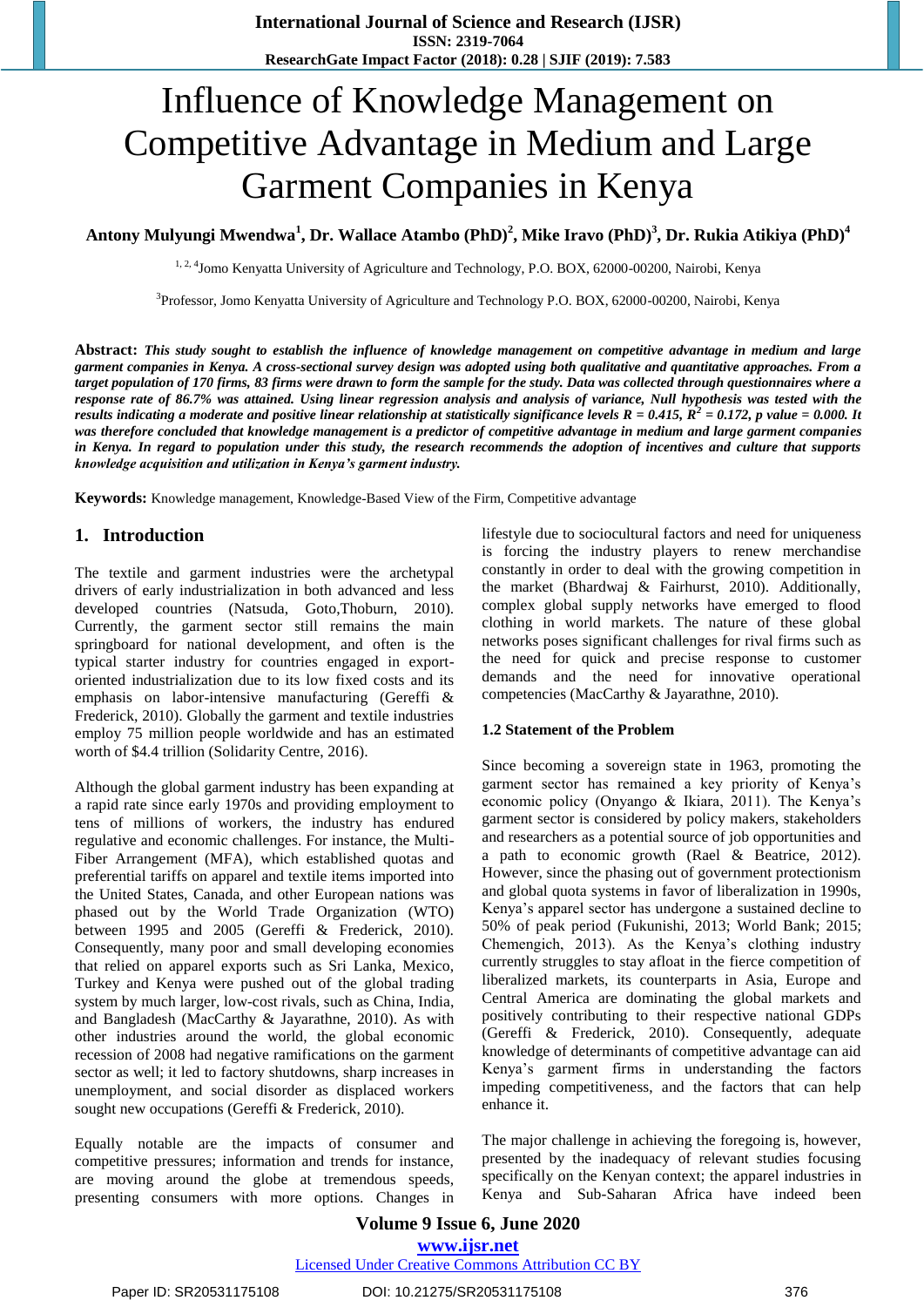extensively studied, but with more focus on the sector's recurrent challenges (Rael & Beatrice, 2012; Fukunishi, 2013), the role of preferential trade agreements (Chemengich, 2010; Mulangu, 2015) and the impact of imported second hand garments (Maina, 2013). Further, many studies on Kenya's apparel sector tend to focus on SMEs (Akoten & Otsuka, 2007; Ndalira, Ngugi & Chepkulei, 2013) and foreign owned companies in the Export Processing Zones (Rolfe & Woodward, 2005; Kindiki, 2011, Chemengich, 2010) while disregarding large garment firms that are mainly locally owned and governed by the Kenyan laws. Also, whereas the domain of competitive advantage and its determinants in garment sector has a vast empirical literature, such studies have for the most part focused on Asia (Sheng, Zhou & Li, 2011; Joarder, Hossain & Hakim, 2010), Central America and Europe (Gereffi & Frederick, 2010) while overlooking sub-Saharan countries such as Kenya.

Compounding these challenges are the varied views in regard to factors which constitutes critical determinants of competitive advantage; Harasim and Dziwulski (2012) for instance argues for the criticality of organizational culture and intellectual capital in an enterprise's levels of competitiveness. Camisón and Villar-López (2011) have highlighted the importance of organizational learning capabilities, whereas Viswanadham (2012) and McIvor (2013) have cited the central role of value delivery and [manufacturing location decisions](http://onlinelibrary.wiley.com/doi/10.1111/jscm.12010/full). Other researchers have proposed the notion of core competencies based determinants which are related to internal capabilities of organizations. On this basis, Prahalad and Hamel (1990) have routed for knowledge management as the major determinant, Liedong and Rajwani (2017), Haibin (2014) Nazlina (2016) have emphasized the importance of managerial networking, whereas Hill and Gareth (2012) have invented a framework of determinants which consists of four pillars namely; efficiency, quality, innovation and customer responsiveness. In view of the aforementioned knowledge gaps and divergent views, this study sought to examine independently and within the Kenya's garment industry context, one of the variables (i.e. knowledge management) which is recurrently identified as a key determinant of competitive advantage.

**The overall objective of this study was therefore, to determine the influence of knowledge management on competitive advantage in medium and large garment companies in Kenya.**

#### **1.3 Theoretical Framework**

The veritable explosion of knowledge management (KM) in the business scene has left many authors struggling to make sense of the large contemporary body of highly diverse work (Baskerville & Dulipovici, 2015). A notable consequence of this sense making has been the emergence of many theories which seeks to unravel the role and essence of the knowledge management phenomenon. Among the major theories on knowledge management are intellectual capital **(**Nerdrum & Erikson, 2001), knowledge economy (Demarest, 1997), core competencies (Prahalad & Hamel, 1990), dynamic capabilities (Eisenhardt & Martin, 2000), knowledge clusters and networks (Inkpen & Tsang, 2005), knowledge‐based view of the firm (KBV) (Kirsimarja & Aino, 2015) and continuity management theory (Beazley, Boenisch & Harden, 2002). This study was specifically anchored on knowledge‐based view of the firm for two main reasons; firstly, as a school of thought, the KBV logic is seemingly founded upon concepts that are drawn from numerous KM theories such as intellectual capital, core competencies, knowledge clusters and networks, and core competencies theories. Consequently, KBV appeared as a highly comprehensive theory upon which an exploration on knowledge management phenomenon could be anchored. Secondly, it was noted through theoretical review that KBV owes its roots to resource based theory of competitive advantage (RBT). Anchoring this study on KBV thus helped make sense of the theoretical link between knowledge management and competitive advantage.

#### **1.3.1 Knowledge**‐**Based View of the Firm (KBV)**

The knowledge-based view considers knowledge as a distinctively unique resource (Kirsimarja & Aino, 2015) and views the ability to use, share, and create knowledge as a source of sustained competitive advantage (Sajadirad, 2018; Martín-de Castro, et al., 2011). The theory indeed suggests that the primary reason for the existence of a firm is its superior ability to integrate multiple knowledge streams, for applying prior knowledge to tasks as well as for creating new knowledge (Nguyen, Phan & Nguyen, 2016). Knowledge‐based theory also indicates that a firm's ability to create, transfer, and deploy knowledge may be affected by the firm's internal attributes (Blome, Schoenherr & Eckstein, 2014) including absorptive capacity (Flatten, et al., 2011) and common knowledge (Edwards, 2012).

The knowledge-based view has its main foundation in the resource‐based view (RBV) of the firm which focuses on strategic assets as the main source of competitive advantages (Moreno, Pinheiro & Joia, 2012; Kirsimarja, & Aino, 2015). It can therefore be inferred that knowledge is the main strategic resource and when properly managed, it allows the firm to create economic, social, intellectual and cultural value (Von Krogh, Nonaka & Rechsteiner, 2012). According to KBV, a firm is a knowledge‐bearing entity that manages its knowledge resources through its combinative dynamic capabilities (Singh & Rao, 2016). From this perspective, it is recognized that knowledge resources underlie the company's products and services, and at the same time, that a firm utilizes its organizational capability to continually create new knowledge resources and exploit those that already exist (Donate & Guadamillas, 2011).

Some researchers have argued that whereas KBV has received tremendous attention as the basis for explaining differences in firm performance, the theory is still a contested and unmapped terrain with no unified clear-cut theories. In Witherspoon, et al. (2013) view, what is often lacking from KBV is an underlying definition of knowledge that allows future scholars to generate operationalizable models of the firm and its performance. López-Nicolás and Meroño-Cerdán (2011) have noted that, while all KBV scholars seem to agree that there are two types of knowledge - explicit and tacit – such scholars have also developed their own typologies in conjunction with their specific theories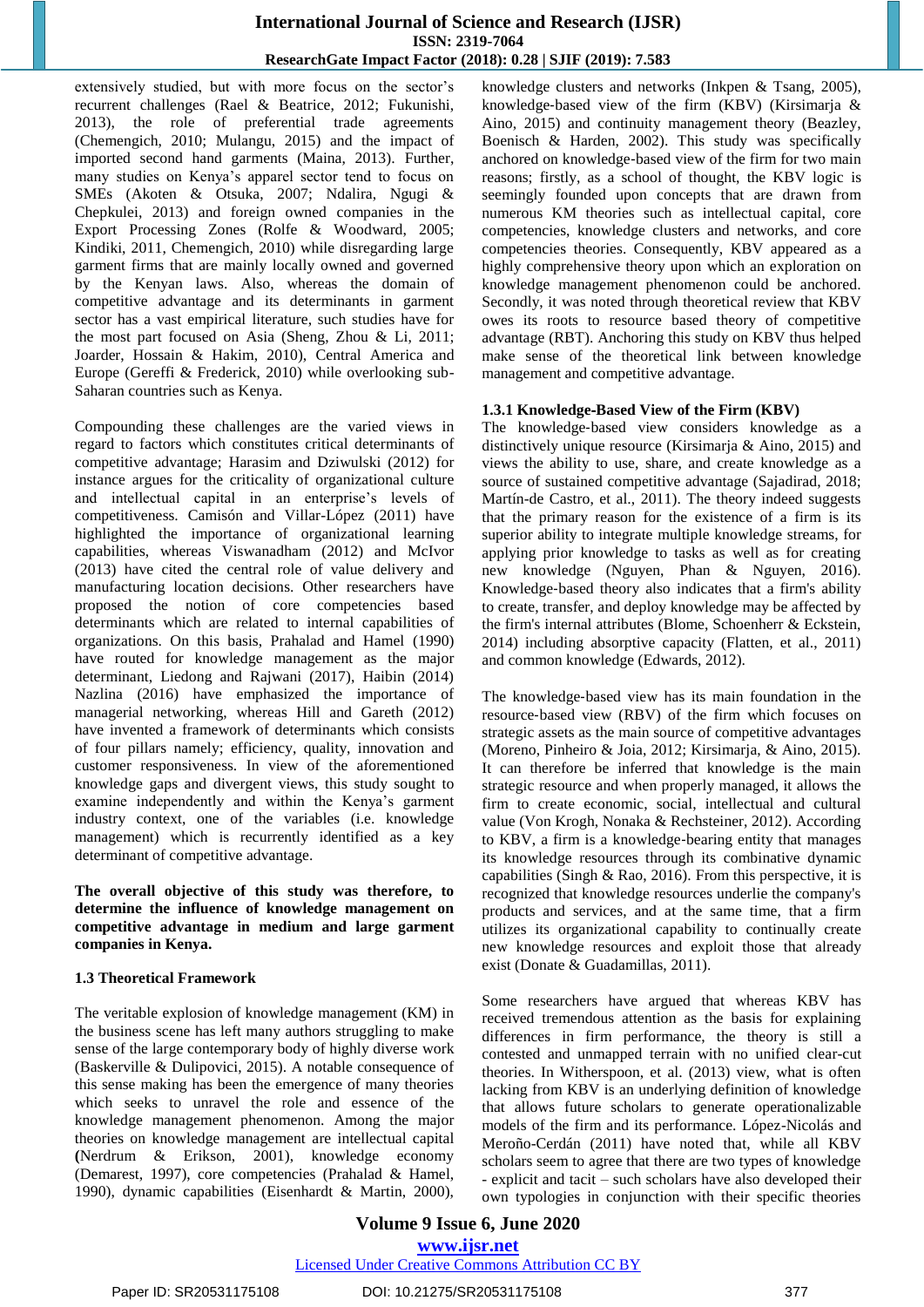(such as internal vs. external knowledge, know-how vs. know-what). It has further been noted that whenever scholars of KBV discuss organizational structure, it is mainly in the debate about the value and role of hierarchy (Mills & Smith, 2011). Hierarchies, according to Martín-de Castro, Lopez-Saez & Delgado-Verde (2011), have some negative features when it comes to knowledge tasks; tacit knowledge for instance is better coordinated in team-based settings, and flatter hierarchies may be more effective in the management of firms (Quintane, et al., 2011) in particular when managing dynamic capabilities (Zheng, Zhang & Du, 2011).

Many researchers still maintain that KBV connects well to a parallel stream of knowledge management in practice (Fransson, Håkanson & Liesch, 2011; Srećković & Windsperger, 2011; Reus, 2012; Alguezaui & Filieri, 2014; Blome, Schoenherr & Eckstein, 2014; Grant, 2015; Hörisch, Johnson & Schaltegger, 2015). They have noted that over the last few years, managers have become increasingly aware of the importance of managing the information resources and the knowledge of their employees, and that various techniques and instruments have been developed to this end.

# **2. Literature Review**

## **2.1 Knowledge Management (KM)**

Knowledge management as defined by Thakur and Sinha (2013) refers to the systematic process of creating, acquiring, synthesizing, learning, sharing and using knowledge and experience to achieve organizational goals. Thakur and Sinha (2013) further, asserts that the proper flow of information is essential for the growth and competitiveness of business entities. Girard and Girard (2015) defines knowledge management as the process of creating, sharing, using and managing knowledge and information in an organization. Leal-Rodríguez et al. (2013) regards knowledge management as a vital asset for competitive advantage and which dynamic firms ought to pay considerable attention to. Extant literature indicates that knowledge management for organizational competitiveness can be fostered by undertaking frequent knowledge audits (Jafari and Payani, 2013); embracing a knowledge sharing culture (Gholami et al., 2013) and rewarding knowledge sharing behavior (Boer, Berends & Van Baalen, 2011).

## **2.1.1 Knowledge Audits**

Knowledge audits as per Jafari and Payani (2013) are surveys that measures knowledge use, organizational receptiveness to knowledge, value of available knowledge, KM opportunities, deficiencies, and gaps and problem areas. Drus and Shariff (2011) reaffirms the foregoing by pointing out that knowledge audits helps identify what knowledge is missing and how the omissions restricts organization's activities. Ragsdell, et al. (2013), considers knowledge audits as the first critical step in the implementation of knowledge management (KM) practices in organizations. Chan and Lee (2011) explains that the results of knowledge audit enables an organization to identify the intrinsic strengths and weaknesses of its KM processes thereby generating the ability to unveil and exchange best practices between different parts of the organization (Ragsdell, et al., 2013). In Daghfous', Ahmad's and Angell's (2013) view, effective knowledge audits ought to cover six critical areas namely; acquisition and learning of knowledge, storage and maintenance, application, dissemination, creation of new knowledge, and the enforcement of performance metrics related to knowledge management.

## **2.1.2 Knowledge Sharing Culture**

There are various components that characterize the organizational context in which people work (e.g. leadership, structure and sharing), and they all reflect and constitute an organization's culture (Marouf, 2016). According to Alvesson (2012), culture includes the values, norms and ways of behavior shared by the members of an organization. Casimir, Lee and Loon (2012) offers a practitioner account of best practices, outlining how enterprises can develop and impart a knowledge sharing culture; they identify trust, collaboration and open communication as some of the elements which enhances a knowledge sharing culture. Zhu, et al. (2013) argues that the level of trust prevailing among the members in an organization determines the extent of knowledge disclosure, as well as the degree of screening and sharing between two parties. Islam, et al. (2011) and Chen, Chuang & Chen (2012), conceives culture as a critical factor in knowledge management systems (KMS) deployment.

## **2.1.3 Rewards for Knowledge Sharing**

The role of motivation in organizational performance, and more so in imparting a knowledge sharing culture has been examined by numerous scholars (e.g. Chang & Chuang, 2011; Hau & Kim, 2011) with mixed observations being arrived at; Boer, Berends and Van Baalen (2011) argues that knowledge cannot be shared effectively if individuals are not motivated to share it, considering that knowledge resides within individuals. Sunardi an Tjakraatmadja (2013) hypothesizes that employees generally expects four personal benefits from knowledge sharing namely, status and career advancement, better professional reputation, emotional benefits and intellectual benefits. Hung et al. (2011) asserts that, extrinsically motivated employees are driven by the benefits and rewards derived from sharing their knowledge. Other scholars argues that rewards can have negative effects on knowledge sharing intentions (Hau & Kim, 2011; Casimir, Lee & Loon, 2012). Further, some researchers have found a total absence of link between organizational rewards and knowledge sharing behavior (Hung, Lai & Chang, 2011; Seba, Rowley & Lambert, 2012). These variations in findings suggest that more empirical studies are needed in regard to the relationship between rewards and knowledge sharing intentions in organizations.

# **2.2 Competitive Advantage (CA)**

Although the literature in the field of strategic management has extensively identified the sources and determinants of competitive advantage, it does not provide a unified definition of competitive advantage (Sigalas and Pekka Economou, 2013)**.** Accordingly, existing literature reveals that there are multiple meanings of competitive advantage, and that there is hardly an agreement on a single conceptually clear definition; According to Amini et al.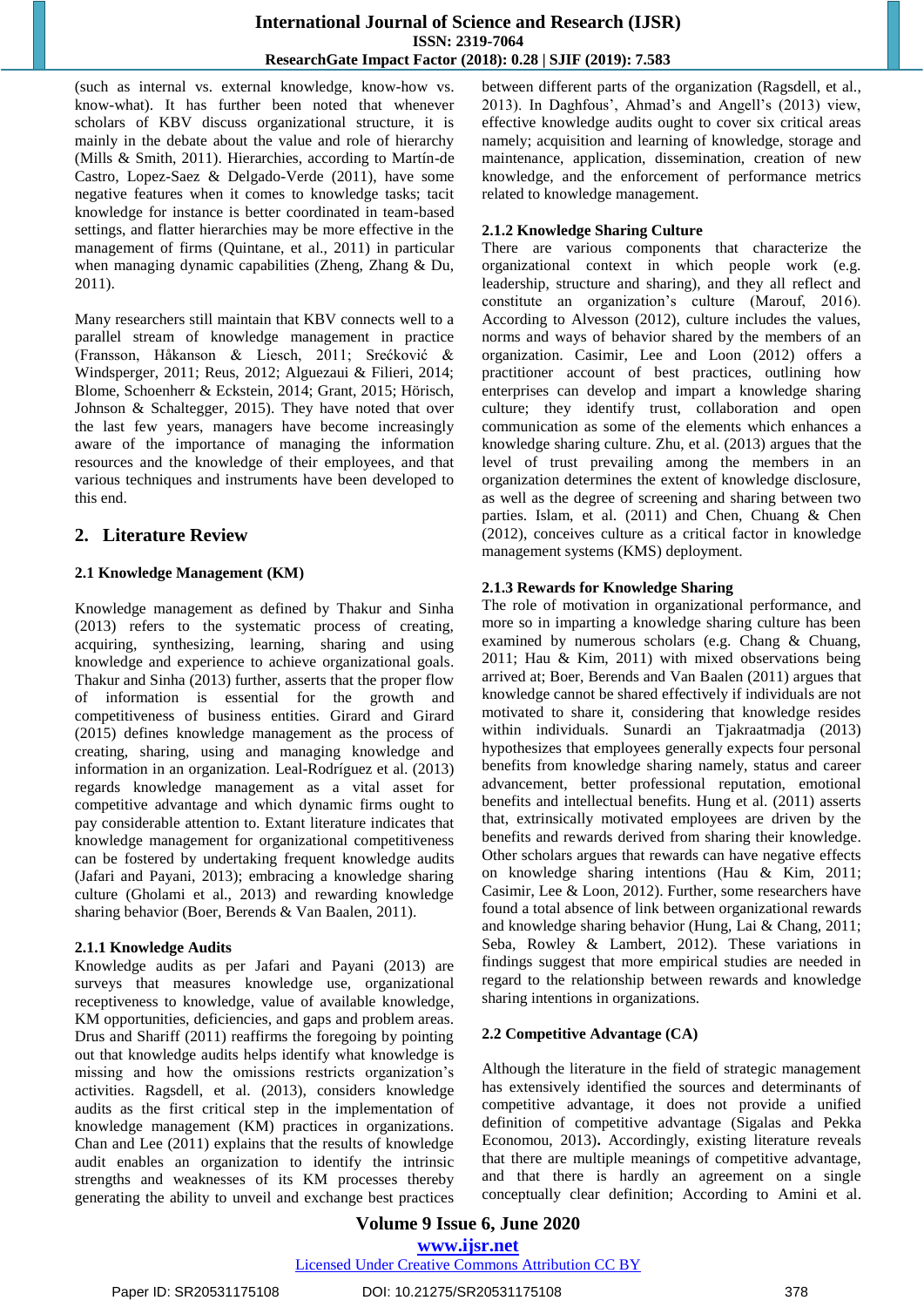(2012), a firm has a sustained competitive advantage when it implements a unique value creating strategy which current and potential competitors are unable to duplicate. Porter (2011) defines competitive advantage as the productivity growth that is reflected in either lower costs or differentiated products that charge premium prices. Santos-Vijande, López-Sánchez and Trespalacios (2012) describes competitive advantage as the degree to which a firm exploits opportunities and neutralizes threats**.** Hill and Jones (2012), indicates that generic distinctive competencies – comprising of innovation and customer responsiveness - helps a firm build competitive advantage, either by differentiating a firm's products or by lowering the cost structure. Celep, Zerenler and Sahin (2013) defines competitive advantage as the sum of definite differences among firms which gives some superiority over others. Seemingly, Celep, Zerenler and Sahin (2013) definition effectively captures many of the fore-stated perspectives on competitive advantage, and therefore represents the meaning of CA as applied in this study.

In concert with the many definitions of competitive advantage, there is equally a rich literature on how CA ought to be measured**.** López-Nicolás & Meroño-Cerdán (2011) have intimated that a comprehensive view of firm's competitive performance considers not only financial perspective but also other factors which allow for monitoring of value creation. This view is supported by Rahman and Ramli (2014) who posits that the indicators for CA falls into two main streams; financial and non-financial performance measures. In measuring a firm's level competitiveness, profit growth rate (Li & Liu, 2014; Santos-Vijande, López-Sánchez & Trespalacios, 2012; Sachitra, 2017), reduction in operating costs (Farole, Reis & Wagle, 2010; Kortelainen & Karkkainen, 2011; Jell, 2012) market share growth (Allred et al., 2011; Wang, Lin & Chu, 2011), net income and returns on assets (Du Toit, Ortmann & Ramroop, 2010) are often adopted as financial performance indicators of competitive advantage. In measuring nonfinancial outcomes, researchers tend to focus on indicators such as employee and customer satisfaction (López-Nicolás & Meroño-Cerdán, 2011), employees' growth (Rahman & Ramli, 2014), balanced scorecard (Kozena and Chladek, 2012), benchmarking (Attiany, 2014), and the rate of new product development (López-Nicolás & Meroño-Cerdán, 2011). For this study, competitive advantage was measured along the dimensions of sales turnover, market share growth and profit growth. The adoption of these three set of indicators is based on their high degree of reliability as proven by various researchers (e.g. Allred et al., 2011; Wang, Lin & Chu, 2011; (Li & Liu, 2014; Santos-Vijande, López-Sánchez & Trespalacios, 2012). Further, the indicators are evidently highly quantifiable and therefore easy to operationalize in a survey study.

# **3. Methodology**

A cross-sectional survey design was adopted for this study. Both qualitative and quantitative data were collected using closed ended questionnaires on a sample of 83 garment companies from an aggregate population of 170 companies. Out of a total of 83 questionnaires that were administered, 72 were properly filled, returned and found suitable for analysis. This represented a response rate of 86.7%. Descriptive analysis was conducted to generate numerical values for qualitative data (opinions) collected from respondents. Correlational tests were further carried out in order to establish if a conclusive cause and effect relationship existed between knowledge management and competitive advantage.

# **4. Results**

#### **4.1 Descriptive Results for Knowledge Management (KM)**

Before conducting regression analysis to test the hypothesis, descriptive analysis were undertaken to generate quantitative statistics on the respondents' opinions. The output was computed in terms of means and standard deviations. Pertaining descriptive data that were subjected to the fore stated analysis, the respondents had been asked to rate the frequency with which their firms undertook nine (9) practices highly associated knowledge management (KM). The 9 practices (statements) were drawn from the three KM indicators under study which comprised of the extent of knowledge audits, the degree of knowledge sharing culture, and the extent of rewards for knowledge sharing. The researcher used a 5 point likert scale to assess the opinions of the respondents on each statement item. A score of 1 represented never, 2 represented rarely, 3 represented sometimes, 4 represented frequently and 5 represented always.

Results of the study as presented in table 4.1 revealed that, in as far as knowledge management was concerned; the garment firms rarely assessed the status of knowledge flow to determine the nature of missing knowledge (as reflected by a mean of 1.86), rarely evaluated options to determine the most effective methods for imparting new knowledge in the workforce (2.11), but they sometimes assessed how effectively knew knowledge was being applied in organizational activities (2.61). The companies also rarely took measures to create a climate of trust for ease of knowledge disclosure (2.12), rarely encouraged social interactions among employees (2.51), but they at times took measures to resolve internal conflicts which could hinder the willingness to share knowledge (2.62). Further, the firms generally never invented incentives aimed at encouraging knowledge sharing behavior (1.64), never evaluated rewards for knowledge sharing to ensure that they were valued by employees (1.73), and never reviewed rewards for knowledge sharing to ensure that their intended objective was being achieved  $(1.6)$ .

A summary of the results along the knowledge management indicators (table 4.2) revealed that, the firms rarely carried out knowledge audits (2.19), rarely fostered a knowledge sharing culture (2.41) and never rewarded knowledge sharing behavior (1.64). Generally, the participating firms rarely had a focus on knowledge management as depicted by the overall mean of 2.08, for the nine statements on knowledge management.

The scanty attention to knowledge management in Kenya's manufacturing sector and generally in many developing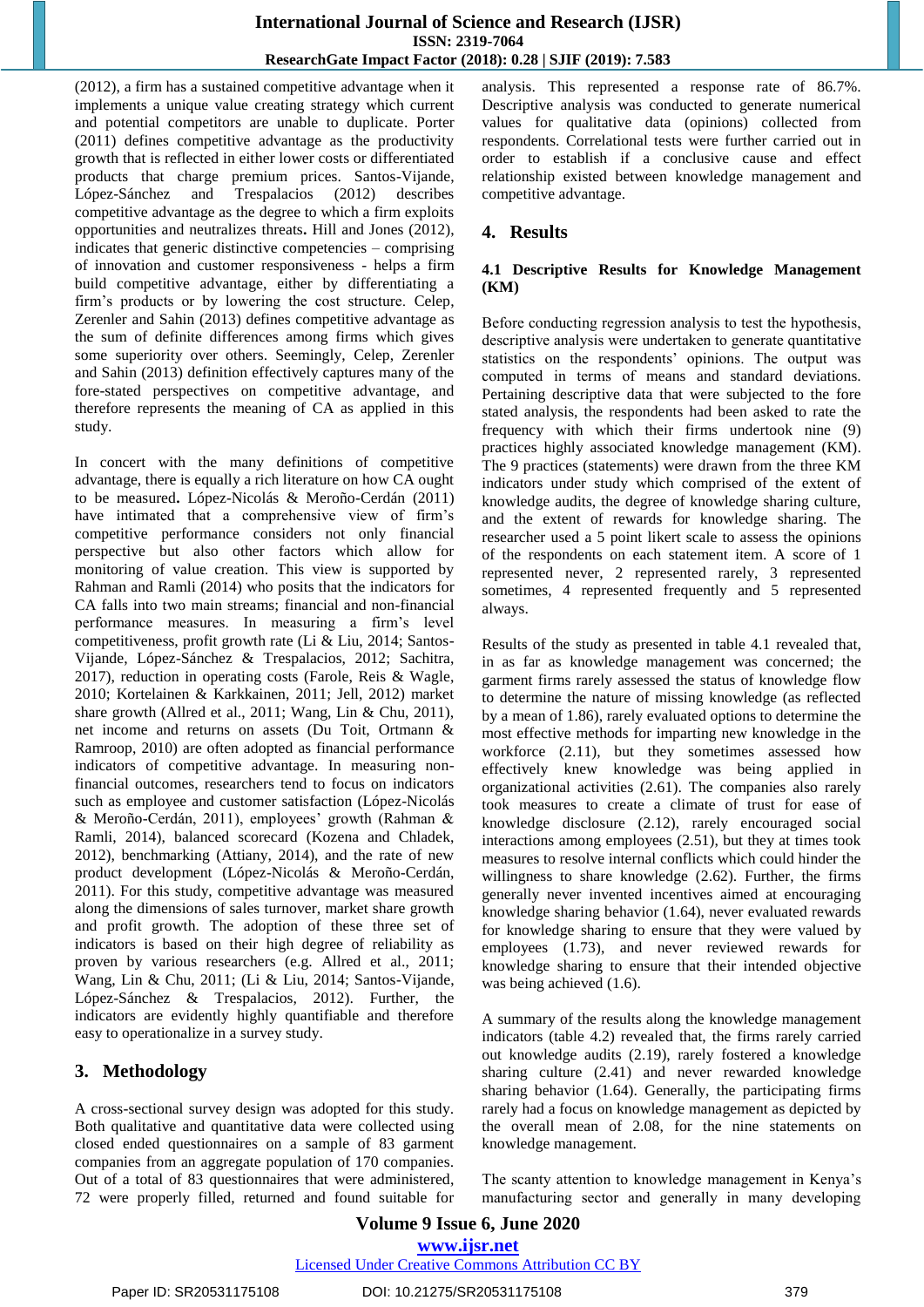economies has been highlighted in previous empirical works; Goedhuys, Janz and Mohnen (2013) for example found that, whereas developing countries recognized the importance of knowledge management in high and mediumtech industries, they had for long neglected its importance in low-tech industries such as the low-skilled, labor-intensive garment sector for which they typically had a revealed comparative advantage. Owino, Cosmas and Jagongo (2012) notes that managers in Kenya's manufacturing sector indeed appreciate the strategic need for knowledge management at the organizational apex, but goes on to point out that this urge is yet to be inscripted into the organizational policy framework. Their findings further reveals that the lack of knowledge sharing culture, leadership, time, rewards, recognition, climate of trust and openness influences the institutionalization of knowledge management. In a study aimed at identifying the main factors influencing the outcomes of tailoring apprenticeship in Kenya, Apunda, De Klerk and Ogina, (2017) concluded that, limited knowledge flow pertaining to clothing production and processes contributed significantly to poor performance in garment producing firms.

#### **4.2 Descriptive Results for Competitive Advantage (CA)**

The respondents were asked to rate their organizations' performance along three parameters (sales turnover, market share and profit), which are highly associated with a firm's levels of competitiveness. Each response was measured along a 5 point likert scale where a score of 1 represented "has decreased greatly" (DG), 2 represented "has decreased slightly" (DS), 3 represented "has not changed (NC), 4 represented "has increased slightly" (IS), and 1 represented "has increased greatly (IG). The results were as depicted in table 4.3.

Results in table 4.3 shows that majority of firms (70.8%) had posted a slight or great decrease in sales turnover, and that sales growth had stagnated in 25% of the firms with only 4.2% posting partial or high growth in sales. In regard to market share growth the findings shows that, a large proportion of the firms (77.7%) reported either a slight or great decrease, 16.7% had not posted any growth, and that slight growth was attained by just 5.6% of the garment firms under study. The results further revealed that 83.3% of the firms had experienced partial or great decline in profit margins, and that profit growth had stagnated in 11.1% of the firms with only 5.6% of the companies posting either small or great growth in profits. The overall mean of 2.07 implied that the degree of competitiveness had declined in the participating firms in the past five years.

#### **4.3 Test for the hypothesis**

Regression analysis was conducted to establish if knowledge management had a significant influence on competitive advantage in medium and large garment companies in Kenya. The study hypothesized that; Ho: Knowledge management  $(X_1)$  does not have a significant influence on competitive advantage in medium and large garment companies in Kenya. To test the hypothesis, the model;  $Y=$  $\beta$ 0 +  $\beta$ 1X1 + e, was fitted (where Y=Competitive advantage, β0=Constant, β1= Regression coefficient for Knowledge Management,  $X_1$ =Knowledge Management, e=Error term). The test was done at 0.05 level of significance. Results of the analysis were as shown in table 4.4. The test was done at 0.05 level of significance. Results of the analysis were as shown in table 4.4.

The coefficient (R) of 0.415 as shown in table 4.4 implies that, there was a moderate and positive relationship between knowledge management and competitive advantage in medium and large garment companies in Kenya. An R square of 0.172 indicates that 17.2% of the variation in competitive advantage can be explained by a unit change in knowledge management. The adjusted R Square of 0.161 indicates that knowledge management explains only 16.1% of the variation in competitive advantage, while 83.9% is explained by other factors not included in the model. The adjusted R square is usually considered a more accurate indicator of the relationship between the independent and the dependent variable, because it excludes the effect of extraneous variables from the model.

Further, an analysis of Variance (ANOVA) was conducted to test for the significance of the relationship between knowledge management and competitive advantage. As shown in table 4.5, it is evident that the overall regression model achieved a high degree of fit, as reflected by an  $\mathbb{R}^2$  of 0.172,  $F = 14.584$ ,  $p=0.000$ . The results imply that the model is statistically significant in explaining the relationship between knowledge management and competitive advantage in medium and large garment companies in Kenya.

A beta coefficient test of the model was also conducted to determine the expected change in the criterion variable for each unit change in the predictor. The beta coefficient value  $(\beta = 0.283)$  as tabulated in table 4.6 implies that, a unit change in knowledge management led to a corresponding change in competitive advantage at the rate of 0.283. The p value  $= 0.000$  indicates that the change in competitive advantage resulting from a change in knowledge management was not by chance and was therefore significant. Since the p value for the constant  $\alpha = 0.527$  was greater than  $p = 0.05$ , the effect of the constant on the model was not significant. This indicates that much of the variation in competitive advantage was influenced by knowledge management and not the constant. Upon the substitution of coefficients in the model above, the equation;  $Y=$ 0.899+0.283X1, was obtained.

The null hypothesis (Ho) suggested that knowledge management does not have a significant influence on competitive advantage in medium and large garment companies in Kenya. Results in table 4.4 however, indicates a moderate and positive relationship between knowledge management and competitive advantage. Further, results of the (ANOVA) as shown in table 4.5 indicates that the relationship between knowledge management and competitive advantage is highly significant at 95% confidence. The null hypothesis (Ho) was therefore rejected and the alternative hypothesis that, knowledge management has a significant influence on competitive advantage was accepted.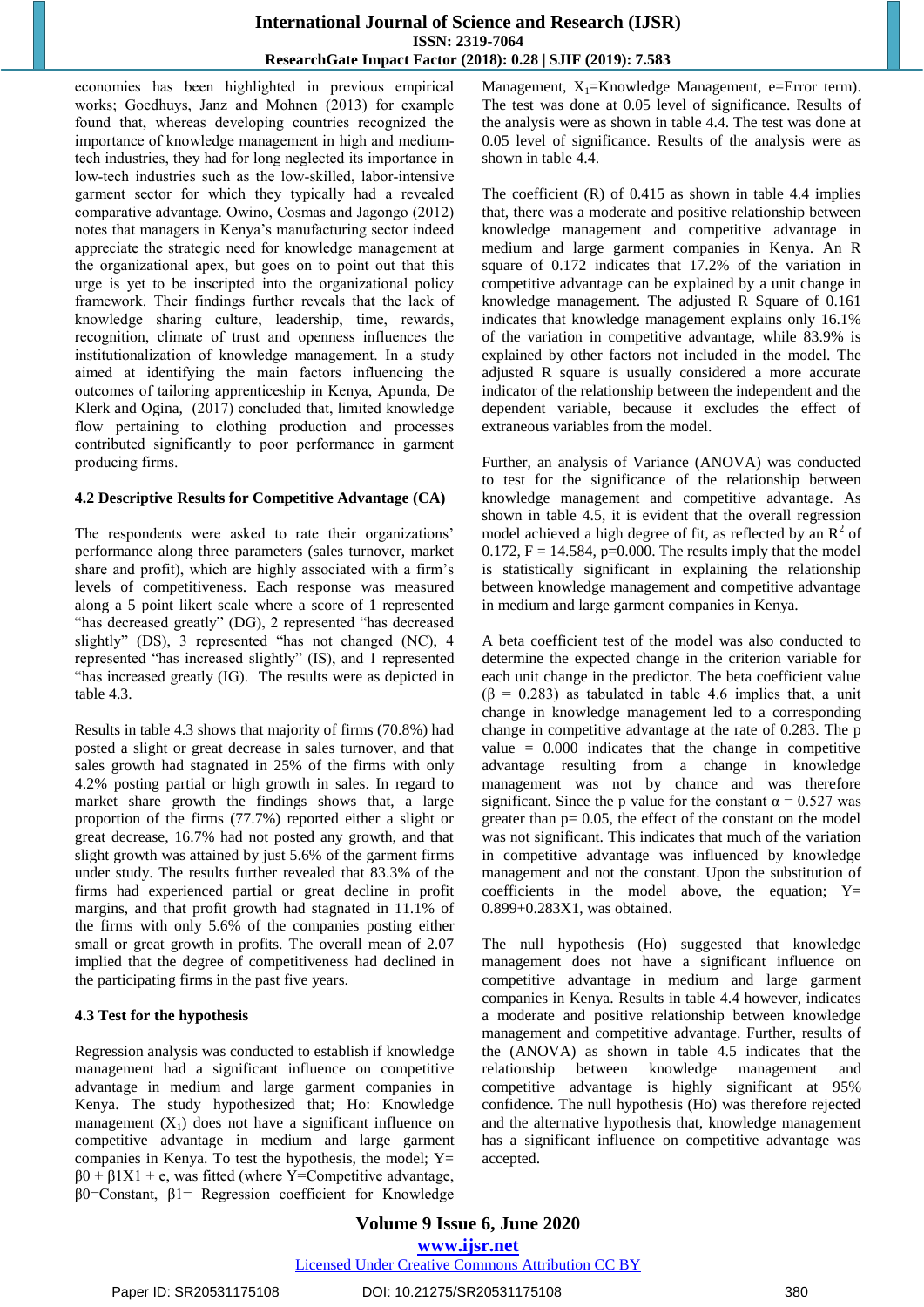Previous studies have investigated the relationship between KM and competitive advantage, with the bulk of the findings providing support for positive and significant relationship between KM and CA (e.g. Kmieciak & Michna, 2018; Byukusenge & Munene, 2017; Kanat & Atilgan, 2014; Sunardi & Tjakraatmadja, 2013); Casimir, Lee & Loon, 2012). Following their study on knowledge management orientation and innovativeness in medium sized enterprises in Poland, Kmieciak and Michna (2018) noted that knowledge, and most notably market knowledge which is directly related to market information about customers, competitors, suppliers and distributors, and internal knowledge such as, technology or specialized skills of operation is a strategically important resource for a firm and it serves as a basic source of competitive advantage. Byukusenge and Munene (2017) on their part noted that, businesses that strive to remain competitive ought to put more effort on the management of their knowledge resources that are necessary in increasing profits, sales growth, and market share.

Findings by Leal-Rodríguez et al. (2013) indicates that effective management of knowledge at different levels of the organization generates capabilities that are unique, which in turn increases competitiveness through innovation. Kanat and Atilgan (2014) have shown that, external knowledge management systems bring value chain members closer together and add value to the product (i.e. increased quality, customer perceptions of brand platforms) throughout the value chain. They also found that, knowledge creation and knowledge transfer increases the performance and success of supply chain management in the clothing sector. Sunardi & Tjakraatmadja (2013) have shown that rewards and incentives play an enabling role in knowledge management implementation and in determining the degree of competitiveness within a selected medium-sized manufacturing enterprises in Indonesian. Gholami et al. (2013), like many other researchers, reported a significant relationship between KM and business performance. In this case, knowledge sharing had higher factor loading compared with other KM practices. Evidence by Casimir, Lee and Loon (2012) suggests that social interactions and affectbased trust between employees facilitates knowledge sharing and superior organizational performance.

Nonetheless, the foregoing findings (indicating a positive and significant relationship) contradicts the findings made in other studies. For instance, research by Chen and Huang (2012) and Schiuma, Andreeva, and Kianto (2012), indicates that KM does not have a direct effect on business performance except through innovation. These researchers have therefore emphasized a focus on innovation as an antecedent to sustainable competitive advantage. Additionally, Molnar, Nguyen, Homolka, and Macdonald (2011) and Durst and Edvardsson (2012) have noted that research on KM application in medium enterprises, particularly in developing countries, are few. As a result, Tee, Oon, Kuek, and Chua (2012) suggested the need for more research to enrich the empirical studies on the relationships between KM and a firm's level of competitiveness.

# **5. Conclusions, recommendations and suggestions for further research**

#### **5.1 Conclusion**

On the basis of foregoing findings, this study concludes that knowledge management moderately and positively influences competitive advantage at statistically significance levels in medium and large garment companies in Kenya (R  $= 0.415$ , Adjusted R<sup>2</sup> = 0.161, F = 14.584, p=0.000). Notably, the findings reinforces the logic advanced in knowledge-based view that, performance differences between organizations accrue due to their different stocks of knowledge and their differing capabilities in using and developing knowledge (Sajadirad, 2018; Nguyen, Phan & Nguyen, 2016). The results further, reaffirms the assertions made in prior studies (e.g. Kmieciak and Michna, 2018; Gholami et al, 2013; Byukusenge & Munene, 2017), that knowledge management contingencies and knowledge types (e.g. information about customers, competitors, suppliers, technology and specialized skills of operation) leads to superior firm performance. Accordingly, medium and large garment manufacturing firms in Kenya should embrace KM initiatives such as knowledge audits, knowledge sharing culture and rewarding knowledge sharing behavior, in order to enhance competitive advantage.

#### **5.2 Recommendations**

Based on findings, this study recommends greater attention to KM in the Kenya's garment industry, particularly to KM indicators that were explored in this study. In as far as knowledge audits are concerned, Kenya's garment firms should expend resources and effort in identifying, measuring and assessing the most important stocks of knowledge and critical gaps and improvement opportunities. Such gaps could be in the form of knowledge related to projects, regulations, patents, licenses, products and technological advancements in the firm and the sector. In relation to culture, the firms needs to remold their management styles, employee attitudes and cultural norms that pose challenges for KM and ensure that they embrace the forms of culture that supports knowledge sharing and other KM behaviors. In as far as rewards are concerned, Kenya's garment firms needs to acknowledge that employees are more motivated to share knowledge when presented with both intrinsic and extrinsic motivation. Extrinsic rewards should therefore be provided in tangible forms such as salary increments, bonuses, commissions, benefits and prizes. Intrinsic (psychological) rewards on the other hand ought to be availed in the form of improved work environment, opportunity to take part in prestigious projects and generally by making tasks interesting, stimulating and engaging.

#### **5.3 Suggestions for Further Research**

This study focused on three knowledge management indicators. These were by no means exhaustive. There is therefore, the need to replicate this study and to conduct other studies using other KM variables. Taking into consideration that it takes time for cause and effect relationships to reliably manifest itself in survey studies,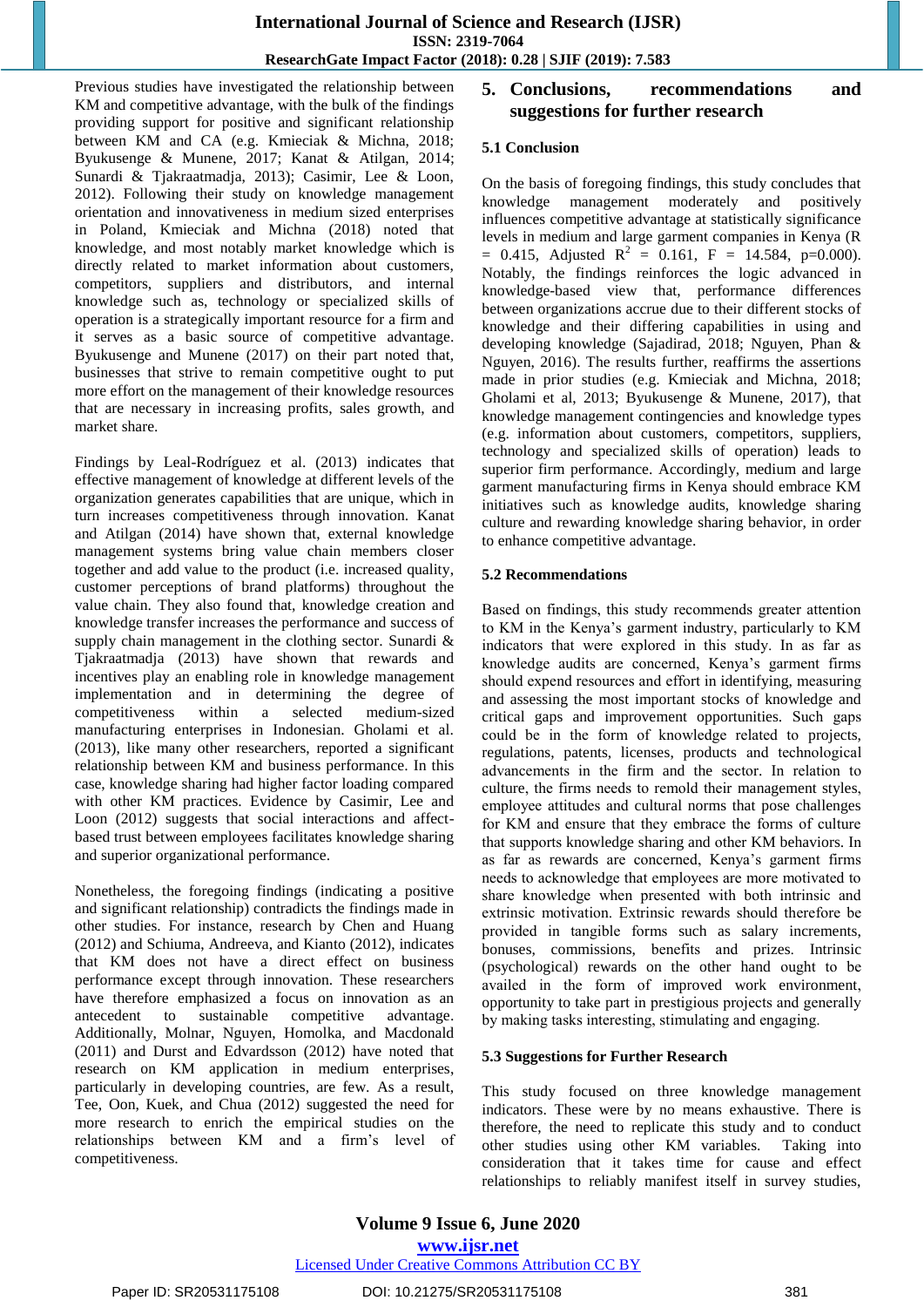there is also a need to conduct this study using a longitudinal approach.

## **References**

- [1] Akoten, J. E., & Otsuka, K. (2007). From tailors to mini-manufacturers: the role of traders in the performance of garment enterprises in Kenya. *Journal of African Economies*, *16*(4), 564-595.
- [2] Alguezaui, S., & Filieri, R. (2014). A knowledge-based view of the extending enterprise for enhancing a collaborative innovation advantage. *International Journal of Agile Systems and Management*, *7*(2), 116- 131.
- [3] Allred, C. R., Fawcett, S. E., Wallin, C., & Magnan, G. M. (2011). A dynamic collaboration capability as a source of competitive advantage. *Decision sciences*, *42*(1), 129-161.
- [4] Alvesson, M. (2012). *Understanding organizational culture.* SAGE Publications Limited.
- [5] Amini, A., Darani, M., Afshani, M., & Amini, Z. (2012). Effectiveness of marketing strategies and corporate image on brand equity as a sustainable competitive advantage. *interdisciplinary journal of contemporary research in business*, *4*(2), 192-205.
- [6] Apunda, E. A., De Klerk, H. M., & Ogina, T. (2017). Technical knowledge and skills development in the informal sector in Kenya: The case of custom tailors. *International Review of Education*, *63*(3), 341-361.
- [7] Baskerville, R., & Dulipovici, A. (2015). The theoretical foundations of knowledge management. In *The essentials of knowledge management* (pp. 47-91). Palgrave Macmillan, London.
- [8] Beazley, H., Boenisch, J., & Harden, D. (2002). *Continuity management: Preserving corporate knowledge and productivity when employees leave*. John Wiley & Sons.
- [9] Bhardwaj, V., & Fairhurst, A. (2010). Fast fashion: response to changes in the fashion industry. *The International Review of Retail, Distribution and Consumer Research*, *20*(1), 165-173.
- [10] Blome, C., Schoenherr, T., & Eckstein, D. (2014). The impact of knowledge transfer and complexity on supply chain flexibility: A knowledge-based view. *International Journal of Production Economics*, *147*, 307-316.
- [11] Boer, N. I., Berends, H., & Van Baalen, P. (2011). Relational models for knowledge sharing behavior. *European Management Journal*, *29*(2), 85-97.
- [12] Boer, N. I., Berends, H., & Van Baalen, P. (2011). Relational models for knowledge sharing behavior. *European Management Journal*, *29*(2), 85-97.
- [13] Byukusenge, E., & Munene, J.C. (2017). Knowledge management and business performance: Does innovation matter? *Cogent Business & Management,* 4: 1368434.
- [14] Camisón, C., & Villar-López, A. (2011). Nontechnical innovation: Organizational memory and learning capabilities as antecedent factors with effects on sustained competitive advantage. *Industrial Marketing Management*, *40*(8), 1294-1304.
- [15] Casimir, G., Lee, K., & Loon, M. (2012). Knowledge sharing: influences of trust, commitment and cost. *Journal of knowledge management*, *16*(5), 740-753.
- [16] Celep, E., Zerenler, M., & Şahin, E. (2013). Customer Relationship Management as a tool for sustainable competitive advantage and exemplar companies with worldwide success. *Mediterranean Journal of Social Sciences*, *4*(10), 731.
- [17] Chan, P. C. W., & Lee, W. B. (2011). Knowledge audit with intellectual capital in the quality management process: an empirical study in an electronics company. *Electronic Journal of Knowledge Management*, *9*(2), 98.
- [18] Chang, H. H., & Chuang, S. S. (2011). Social capital and individual motivations on knowledge sharing: Participant involvement as a moderator. *Information & management*, *48*(1), 9-18.
- [19] Chemengich, M. (2010). Impact of AGOA on the textile and apparel industry of Kenya. *Prepared for ACTIF African Country Reports, Nairobi, Kenya*.
- [20] Chen, S. S., Chuang, Y. W., & Chen, P. Y. (2012). Behavioral intention formation in knowledge sharing: Examining the roles of KMS quality, KMS selfefficacy, and organizational climate. *Knowledge-Based Systems*, *31*, 106-118.
- [21] Chen, Y. Y., & Huang, H. L. (2012). Knowledge management fit and its implications for business performance: A profile deviation analysis. *Knowledgebased systems*, *27*, 262-270.
- [22] Daghfous, A., Ahmad, N., & Angell, L. C. (2013). The knowledge-enabled customer relationship management (KCRM) knowledge audit: model and case illustration. *Vine*, *43*(2), 185-209.
- [23] Demarest, M. (1997). Understanding knowledge management. *Long range planning*, *30*(3), 321-384.
- [24] Donate, M. J., & Guadamillas, F. (2011). Organizational factors to support knowledge management and innovation. *Journal of knowledge management*, *15*(6), 890-914.
- [25] Drus, S. M., & Shariff, S. S. (2011). Analysis of knowledge audit models via life cycle approach. *vol*, *16*, 176-180.
- [26] Du Toit, J. P., Ortmann, G. F., & Ramroop, S. (2010). Factors influencing the long-term competitiveness of commercial milk producers: evidence from panel data in East Griqualand, South Africa. *Agrekon*, *49*(1), 80- 101.
- [27] Durst, S., & Edvardsson, I. R. (2012). Knowledge management in SMEs: A literature review. *Journal of Knowledge Management, 16*, 879–903.
- [28] Edwards, A. (2012). The role of common knowledge in achieving collaboration across practices. *Learning, culture and Social Interaction*, *1*(1), 22-32.
- [29] Eisenhardt, K. M., & Martin, J. A. (2000). Dynamic capabilities: what are they?. *Strategic management journal*, *21*(10‐11), 1105-1121.
- [30] Farole, T., Reis, J. G., & Wagle, S. (2010). Analyzing trade competitiveness: A diagnostics approach.
- [31] Flatten, T. C., Engelen, A., Zahra, S. A., & Brettel, M. (2011). A measure of absorptive capacity: Scale development and validation. *European Management Journal*, *29*(2), 98-116.

# **Volume 9 Issue 6, June 2020**

**www.ijsr.net**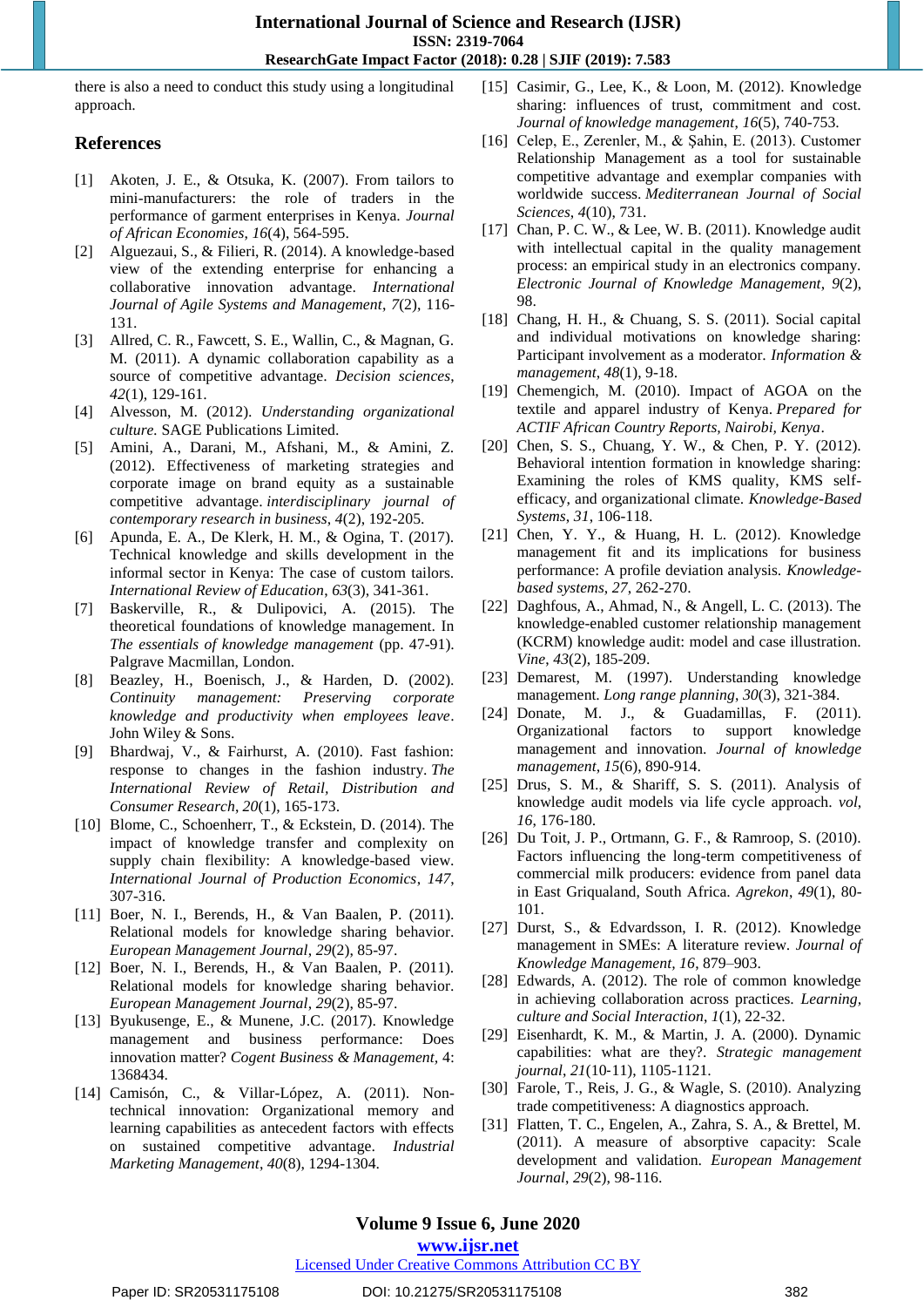- [32] Fransson, A., Håkanson, L., & Liesch, P. W. (2011). The under-determined knowledge-based theory of the MNC. *Journal of International Business Studies*, *42*(3), 427-435.
- [33] Fukunishi, T. (2013). *Performance and dynamics of African firms: a comparative analysis of garment firms in Kenya and Bangladesh* (Doctoral dissertation, University of London).
- [34] Gereffi, G., & Frederick, S. (2010). The global apparel value chain, trade and the crisis: challenges and opportunities for developing countries. *Global value chains in a postcrisis world: A development perspective*, 157-208.
- [35] Gholami, M. H., Asli, M.N., Nazari-Shirkouhi, S., & Noruzy, A. (2013). Investigating the Influence of Knowledge Management Practices on Organizational Performance: An Empirical Study. *Acta Polytechnica Hungarica, 10(2), 205-216.*
- [36] Girard, J., & Girard, J. (2015). Defining knowledge management: Toward an applied compendium. *Online Journal of Applied Knowledge Management*, *3*(1), 1- 20.
- [37] Goedhuys, M., Janz, N., & Mohnen, P. (2013). Knowledge-based productivity in "low-tech" industries: evidence from firms in developing countries. *Industrial and Corporate Change*, *23*(1), 1- 23.
- [38] Grant, K. (2015). Knowledge management: an enduring but confusing fashion. *Leading Issues in Knowledge Management*, *2*, 1-26.
- [39] Haibin, Y. A. N. G. (2014, September). Managerial Ties and Exploratory Innovation: An Opportunity-Motivation-Ability Perspective. In *Annual Conference of Strategic Management Society*.
- [40] Hamel, G., & Prahalad, C. K. (1990). The core competence of the corporation. *Harvard business review*, *68*(3), 79-91.
- [41] Harasim, W., & Dziwulski, J. (2012). The influence of intellectual capital in the organization on creating the competitive advantage. *Zeszyty Naukowe Nowoczesne Systemy Zarządzania*, (7)
- [42] Hau, Y. S., & Kim, Y. G. (2011). Why would online gamers share their innovation conducive knowledge in the online game user community? Integrating individual motivations and social capital perspectives. Computers in Human Behavior, 27, 956–970.
- [43] Hill, C. W., Jones, G. R. (2014). Strategic management: theory: an integrated approach. Cengage Learning.
- [44] Hörisch, J., Johnson, M. P., & Schaltegger, S. (2015). Implementation of sustainability management and company size: a knowledge‐based view. *Business Strategy and the Environment*, *24*(8), 765-779.
- [45] Hung, S. Y., Durcikova, A., Lai, H. N., & Lin, W. M. (2011). The influence of intrinsic and extrinsic motivation on individuals' knowledge sharing behavior. International Journal of Human–Computer Studies, 69, 415–427.
- [46] Hung, S. Y., Lai, H. M., & Chang, W. W. (2011). Knowledge-sharing motivations affecting R&D employees' acceptance of electronic knowledge repository. Behaviour and Information Technology, 30, 213–230.
- [47] Inkpen, A. C., & Tsang, E. W. (2005). Social capital, networks, and knowledge transfer. *Academy of management review*, *30*(1), 146-165.
- [48] Islam, Z., Hasan, I., Ahmed, S., & Ahmed, S. (2011). Organizational culture and knowledge sharing: Empirical evidence from service organizations.
- [49] Jafari, A., & Payani, N. (2013). A systematic approach for knowledge auditing. *African Journal of Business Management*, *7*(32), 3159.
- [50] Jell, F. (2012). Theoretical foundations. In Patent Filing Strategies and Patent Management. 4-14. Gabler Verlag.
- [51] Joarder, M. A. M., Hossain, A. K. M., & Hakim, M. M. (2010). Post-MFA performance of Bangladesh apparel sector. *International Review of Business Research Papers*, *6*(4), 134-144.
- [52] Kanat, S., & Atilgan, T. (2014). Effects of Knowledge Management on Supply Chain Management in the Clothing Sector: Turkish Case. *Fibres & Textiles in Eastern Europe, 22, 1(103), 9-13.*
- [53] Kindiki, M. M. (2011). International regime governance and apparel labour upgrading in export processing zones in urban Kenya. *African Review of Economics and Finance*, *3*(1), 26-40.
- [54] Kirsimarja, B., & Aino, K. (2015). Knowledge-based view of the firm–Theoretical notions and implications for management.
- [55] Kmieciak, R., & Michna, A. (2018). Knowledge management orientation, innovativeness, and competitive intensity: evidence from Polish SMEs. *Knowledge Management Research & Practice*, *16*(4), 559-572.
- [56] Kortelainen, S. A., & Karkkainen, H. (2011). Dynamic model in understanding dynamics of competitiveness: System dynamics approach in mobile handset vendor business. In *Proceeding of Strategic Management Society SMS Annual International Conference* (pp. 383-97).
- [57] Kožená, M., & Chládek, T. (2012). Company competitiveness measurement depending on its size and field of activities. *Procedia-Social and Behavioral Sciences*, *58*, 1085-1090.
- [58] Leal-Rodríguez, A. L., Roldán, J. L., Leal, A. G., & Ortega-Gutiérrez, J. (2013). Knowledge management, relational learning, and the effectiveness of innovation outcomes. *The Service Industries Journal*, *33*(13-14), 1294-1311.
- [59] Li, D. Y., & Liu, J. (2014). Dynamic capabilities, environmental dynamism, and competitive advantage: Evidence from China. *Journal of Business Research*, *67*(1), 2793-2799.
- [60] Liedong, T. A., & Rajwani, T. (2017). The impact of managerial political ties on corporate governance and debt financing: Evidence from Ghana. *Long Range Planning*, *51*(5), 666-679.
- [61] López-Nicolás, C., & Meroño-Cerdán, Á. L. (2011). Strategic knowledge management, innovation and performance. *International journal of information management*, *31*(6), 502-509.
- [62] López-Nicolás, C., & Meroño-Cerdán, Á. L. (2011). Strategic knowledge management, innovation and performance. *International journal of information management*, *31*(6), 502-509.

# **Volume 9 Issue 6, June 2020**

**www.ijsr.net**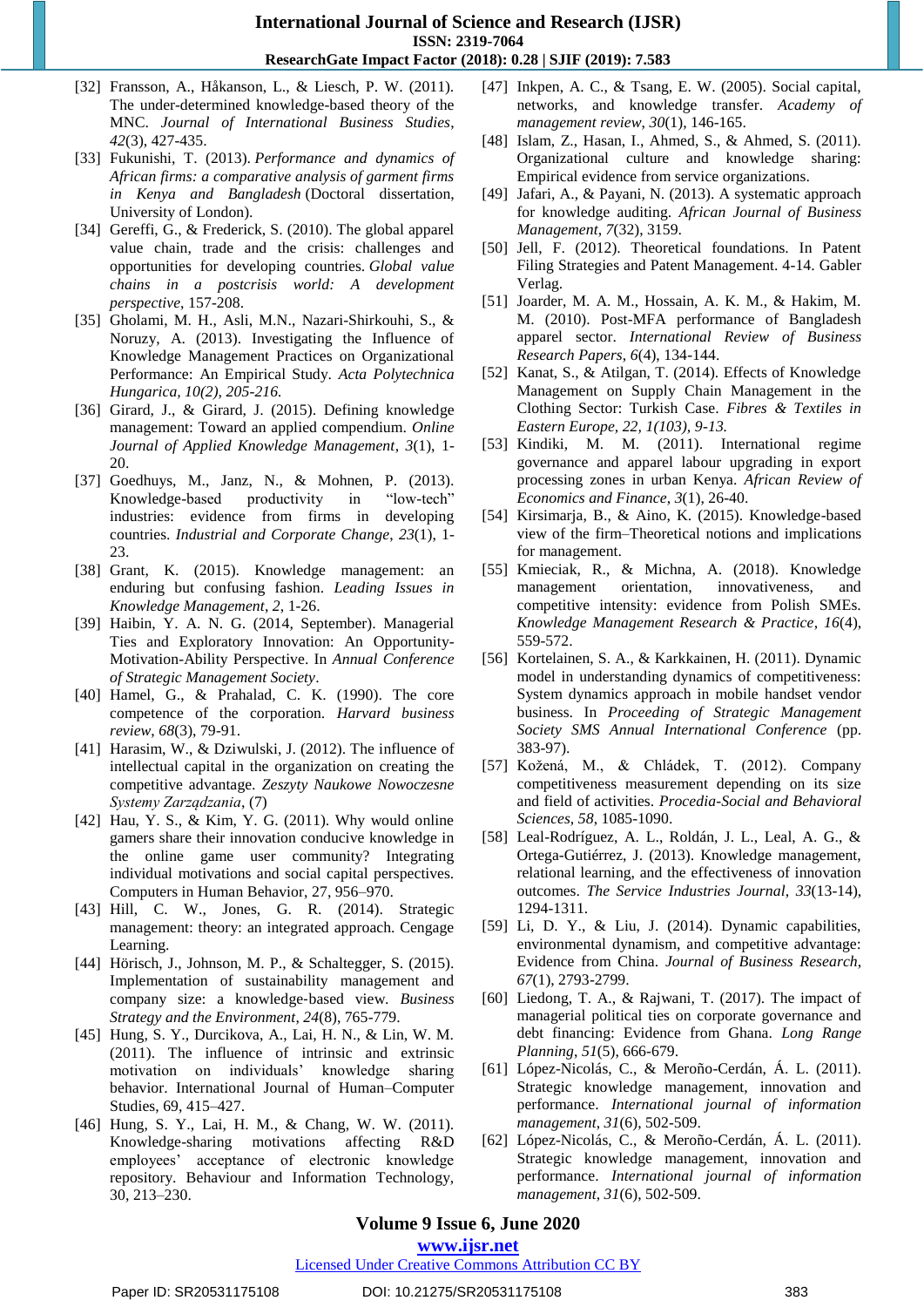- [63] MacCarthy, B. L., & Jayarathne, P. G. S. A. (2010). Fast fashion: achieving global quick response (GQR) in the internationally dispersed clothing industry. In *Innovative Quick Response Programs in Logistics and Supply Chain Management* (pp. 37-60). Springer Berlin Heidelberg.
- [64] Maina, M. W. (2013). An assessment of the effects of the importation of second hand clothes on the growth of textile industry in Kenya. *International Journal of Social Sciences and Entrepreneurship*, *1*(3), 543-556.
- [65] Marouf, L. (2016). The role of knowledge sharing culture in business performance. *VINE Journal of Information and Knowledge Management Systems*, *46*(2), 154-174.
- [66] Martín-de Castro, G., Lopez-Saez, P., & Delgado-Verde, M. (2011). Towards a knowledge-based view of firm innovation. Theory and empirical research. *Journal of Knowledge Management*, *15*(6), 871-874.
- [67] McIvor, R. (2013). Understanding the manufacturing location decision: the case for the transaction cost and capability perspectives. *Journal of Supply Chain Management*, *49*(2), 23-26.
- [68] Mills, A. M., & Smith, T. A. (2011). Knowledge management and organizational performance: a decomposed view. *Journal of knowledge management*, *15*(1), 156-171.
- [69] Molnar, Z., Nguyen, H. H., Homolka, L., & Macdonald, R. J. (2011). Knowledge Management as a solution for the shortage of competent employees in SMEs at the developing country (Case study: Vietnam). *Journal of Systems Integration, 2*, 38–46.
- [70] Moreno, V., Pinheiro, J. R. M., & Joia, L. A. (2012). Resource-based view, knowledge-based view and the performance of software development companies: a study of Brazilian SMEs. *Journal of Global Information Management (JGIM)*, *20*(4), 27-53.
- [71] Mulangu, F. (2015). Preferential trade agreements, employment and productivity: evaluating the impacts of AGOA and its apparel provisions on African firms. *Ghanaian Journal of Economics*, *3*(1), 4-27.
- [72] Natsuda, K., Goto, K., & Thoburn, J. (2010). Challenges to the Cambodian garment industry in the global garment value chain. *The European Journal of Development Research*, *22*(4), 469-493.
- [73] Nazlina, Z. (2016). *The relationship between entrepreneurial orientation, human resource management practices, organizational innovation and managerial ties to SME performance* (Doctoral dissertation, Universiti Utara Malaysia).
- [74] Ndalira, D. W., Ngugi, J. K., & Chepkulei, B. (2013). Effect of the type of innovation on the growth of small and medium enterprises in Kenya: A case of garment enterprises in Jericho, Nairobi. *European Journal of Management Sciences and Economics Vol*, *1*(2).
- [75] Nerdrum, L., & Erikson, T. (2001). Intellectual capital: a human capital perspective. *Journal of intellectual capital*.
- [76] Nguyen, T. V., Phan, A. T., & Nguyen, M. T. (2016). Knowledge Creation, Innovation and Financial Performance of Firms: Evidence from Vietnam. *International Journal of Business and Management*, *11*(6), 95.
- [77] Onyango, C., & Ikiara, M. (2011). Reflections on Kenya's Experience Under AGOA: Opportunities and Challenges. *Improving AGOA: Toward a New Framework for US-Africa Commercial Engagement*.
- [78] Owino, E. O., Cosmas, K. C., & Jagongo, A. (2012). Institutionalization of knowledge management in manufacturing enterprises in Kenya: A case of selected enterprises.
- [79] Porter, M. E. (2011). *Competitive advantage of nations: creating and sustaining superior performance*. simon and schuster.
- [80] Quintane, E., Casselman, R., Reiche, B., & Nylund, P. A. (2011). Innovation as a knowledge-based outcome. *Journal of Knowledge Management*, *15*(6), 928-947.
- [81] Rael, C. M., & Beatrice, E. I. (2012). The Kenyan textile industry in a liberalized economy: an analysis of performance and challenges. *Journal of Emerging Trends in Economics and Management Sciences*, *3*(1), 111.
- [82] Ragsdell, G., Probets, S., Ahmed, G., & Murray, I. (2013, September). Knowledge audit: findings from a case study in the energy sector. In *European Conference on Knowledge Management* (p. 584). Academic Conferences International Limited.
- [83] Rahman, N. A., & Ramli, A. (2014). Entrepreneurship management, competitive advantage and firm performances in the craft industry: concepts and framework. *Procedia-Social and Behavioral Sciences*, *145*, 129-137.
- [84] Reus, T. H. (2012). A knowledge-based view of mergers and acquisitions revisited: Absorptive capacity and combinative capability. In *Advances in mergers and acquisitions* (pp. 69-88). Emerald Group Publishing Limited.
- [85] Rolfe, R. J., & Woodward, D. P. (2005). African apparel exports, AGOA, and the trade preference illusion. *Global Economy Journal*, *5*(3).
- [86] Sajadirad, S. (2018). Knowledge Orchestration within a Distributed Operations Network (Doctoral dissertation, Aalborg Universitetsforlag).
- [87] Santos-Vijande, M. L., López-Sánchez, J. Á., & Trespalacios, J. A. (2012). How organizational learning affects a firm's flexibility, competitive strategy, and performance. *Journal of Business Research*, *65*(8), 1079-1089.
- [88] Schiuma, G., Andreeva, T., & Kianto, A. (2012). Does knowledge management really matter? Linking knowledge management practices, competitiveness and economic performance. *Journal of knowledge management*, *16*(4), 617-636.
- [89] Seba, I., Rowley, J., & Lambert, S. (2012). Factors affecting attitudes and intentions towards knowledge sharing in the Dubai Police Force. International Journal of information Management, 32, 372–380.
- [90] Sheng, S., Zhou, K. Z., & Li, J. J. (2011). The effects of business and political ties on firm performance: Evidence from China. *Journal of Marketing*, *75*(1), 1- 15.
- [91] Sigalas, C., & Pekka-Economou, V. (2013). Revisiting the concept of competitive advantage: problems and fallacies arising from its conceptualization. *Journal of Strategy and Management*, *6*(1), 61-80.

# **Volume 9 Issue 6, June 2020**

**www.ijsr.net**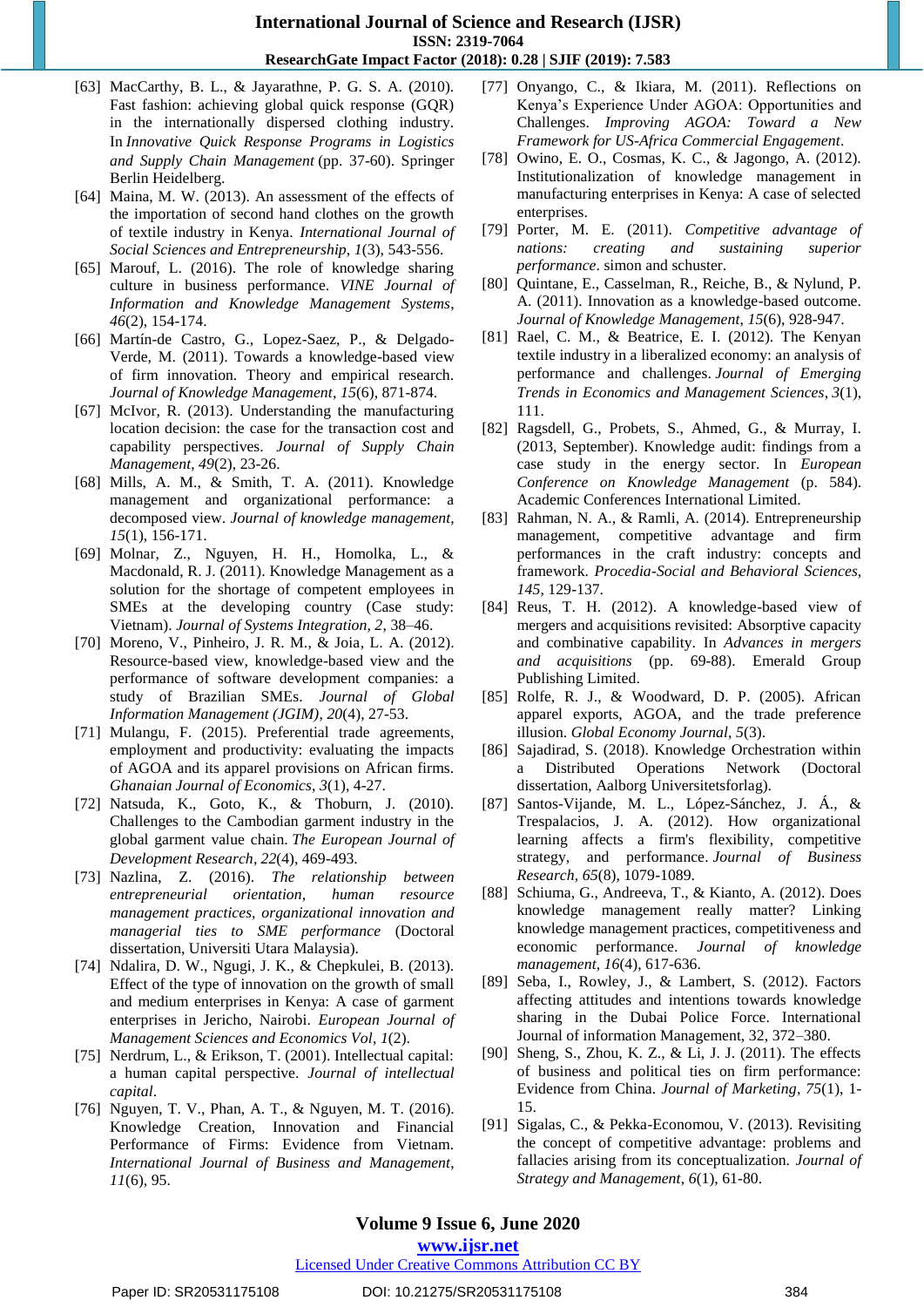- [92] Singh, B., & Rao, M. K. (2016). Examining the effects of intellectual capital on dynamic capabilities in emerging economy context: knowledge management processes as a mediator. *Emerging Economy Studies*, *2*(1), 110-128.
- [93] Solidarity Centre. (2016). Global garment and textile industries: workers, rights and working conditions. *https://www.solidaritycenter.org*
- [94] Srećković, M., & Windsperger, J. (2011). Organization of knowledge transfer in clusters: a knowledge-based view. In *New Developments in the Theory of Networks* (pp. 299-315). Physica, Heidelberg.
- [95] Sunardi, O., & Tjakraatmadja, J. H. (2013, July). Enablers to knowledge management implementation in Indonesian medium-sized manufacturing enterprises: a preliminary study. In *Proceedings of the 13th International Conference of Decision Sciences Institute and the 16th Annual Conference of Asia-Pacific Decision Sciences Institute (IDSI-APDSI). Taipei. Taiwan*.
- [96] Tee, C. W., Oon, K. H., Kuek, T. Y., & Chua, B. H. (2012). Investigating the relationship among knowledge management, human resources management practices and innovation: A conceptual study of Malaysia SMEs. In *Knowledge management international conference (KMICe)2012*, Johor Bahru, Malaysia, 4–6 July 2012*.*
- [97] Thakur, V., & Sinha, S. (2013). Knowledge Management in an Indian Perspective. *The SIJ*

*Transactions on Industrial, Financial & Business Management (IFBM), ISSN*, 7-12.

- [98] Viswanadham, N. (2012). Analysis of manufacturing enterprises: An approach to leveraging value delivery processes for competitive advantage (Vol. 12). Springer Science & Business Media.
- [99] Von Krogh, G., Nonaka, I., & Rechsteiner, L. (2012). Leadership in organizational knowledge creation: A review and framework. *Journal of Management Studies*, *49*(1), 240-277.
- [100]Wang, W. C., Lin, C. H., & Chu, Y. C. (2011). Types of competitive advantage and analysis. *International Journal of Business and Management*, *6*(5), 100.
- [101]Witherspoon, C. L., Bergner, J., Cockrell, C., & Stone, D. N. (2013). Antecedents of organizational knowledge sharing: a meta-analysis and critique. *Journal of Knowledge Management*, *17*(2), 250-277.
- [102]World Bank Group & Global Development Solutions. (2015). Kenya Apparel and Textile Industry: Diagnosis, Strategy and Action Plan.
- [103]Zheng, S., Zhang, W., & Du, J. (2011). Knowledgebased dynamic capabilities and innovation in networked environments. *Journal of Knowledge Management*, *15*(6), 1035-1051.
- [104]Zhu, W., Newman, A., Miao, Q., & Hooke, A. (2013). Revisiting the mediating role of trust in transformational leadership effects: Do different types of trust make a difference?. *The Leadership Quarterly*, *24*(1), 94-105.

# **Appendices**

| <b>KM</b> Indicators<br><b>Statements</b>                                                  |               |                                                                       |    | Minimum Maximum Mean |       | <b>SD</b>  |
|--------------------------------------------------------------------------------------------|---------------|-----------------------------------------------------------------------|----|----------------------|-------|------------|
| Extent of                                                                                  |               | Assessing the status of organization's knowledge to determine missing | 72 | 4                    |       | 1.86 0.775 |
| knowledge audits                                                                           |               | knowledge                                                             |    |                      |       |            |
|                                                                                            | $\mathcal{D}$ | Assessing the most effective methods for imparting knowledge in the   | 72 | 4                    | 2.11  | 0.761      |
|                                                                                            |               | workforce                                                             |    |                      |       |            |
|                                                                                            | 3             | Assessing how effectively knew knowledge is applied in organizational | 72 | 4                    | 2.61  | 0.815      |
|                                                                                            |               | activities                                                            |    |                      |       |            |
| Degree of                                                                                  | 4             | Promoting a climate of trust to encourage knowledge disclosure        | 72 | 4                    | 2.12  | 0.897      |
| knowledge                                                                                  |               | Encouraging social interactions among employees                       | 72 | 4                    | 2.51  | 0.979      |
| sharing culture<br>6                                                                       |               | Resolving internal conflicts which hinders knowledge sharing          | 72 | 4                    | 2.62  | 0.912      |
| Extent to                                                                                  |               | Inventing rewards which are tied to knowledge sharing                 | 72 | 4                    | 1.64  | 0.815      |
| which knowledge                                                                            | 8             | Ensuring that rewards for knowledge sharing are valued by employees   | 72 | 4                    | 1.73  | 0.830      |
| sharing behavior<br>Reviewing rewards for knowledge sharing to determine if their intended |               | 72                                                                    | 3  | 1.6                  | 0.640 |            |
| is rewarded                                                                                |               | objective is being achieved                                           |    |                      |       |            |
|                                                                                            |               |                                                                       |    |                      |       |            |

**Table 4.1:** Descriptive Analysis for Knowledge Management

**Key:** Ranked on a scale as; Never (1.0-1.7), Rarely (1.8-2.5), Sometimes (2.6-3.3), Frequently (3.4 - 4.1) and Always (4.2- 5.0).

| <b>Table 4.2:</b> Summary of Descriptive Results for Knowledge |
|----------------------------------------------------------------|
| Management Indicator                                           |

Indicator  $N$  Minimum Maximum Mean  $\begin{bmatrix} \text{Std.} \\ \text{D.} \end{bmatrix}$ Deviation Extent of knowledge audits  $\begin{bmatrix} 72 \\ 1 \\ 4 \\ 2.19 \\ 0.784 \end{bmatrix}$ Extent of knowledge sharing culture  $\begin{bmatrix} 72 \\ 1 \end{bmatrix}$  1  $\begin{bmatrix} 4 \\ 2.41 \end{bmatrix}$  0.929 Extent to which knowledge sharing behavior was rewarded 72 1 4 1.64 0.762 **Total 6.24 2.475 Average 2.08 0.825**

**Key:** Ranked on a scale as; Never (1.0-1.7), Rarely (1.8- 2.5), Sometimes (2.6-3.3), Frequently (3.4 - 4.1) and Always (4.2-5.0)

| Table 4.3: Descriptive Results for Competitive Advantage |  |  |
|----------------------------------------------------------|--|--|
|----------------------------------------------------------|--|--|

|                                   |  | $\frac{0}{0}$          |     | Mean | <b>SD</b> |
|-----------------------------------|--|------------------------|-----|------|-----------|
| Statements  DG  DS  NC  IS  IG    |  |                        |     |      |           |
| Sales turnover 19.4 51.4 25.0 2.8 |  |                        | 1.4 | 2.15 | .816      |
| Market Share 20.8 56.9 16.7 5.6   |  |                        |     | 2.07 | .775      |
| Profit                            |  | 25.0 58.3 11.1 4.2 1.4 |     | 1.99 | .813      |
| <b>Total</b>                      |  |                        |     | 6.21 | 2.404     |
| Average                           |  |                        |     | 2.07 | 0.801     |

 $n=72$ 

**Volume 9 Issue 6, June 2020 www.ijsr.net**